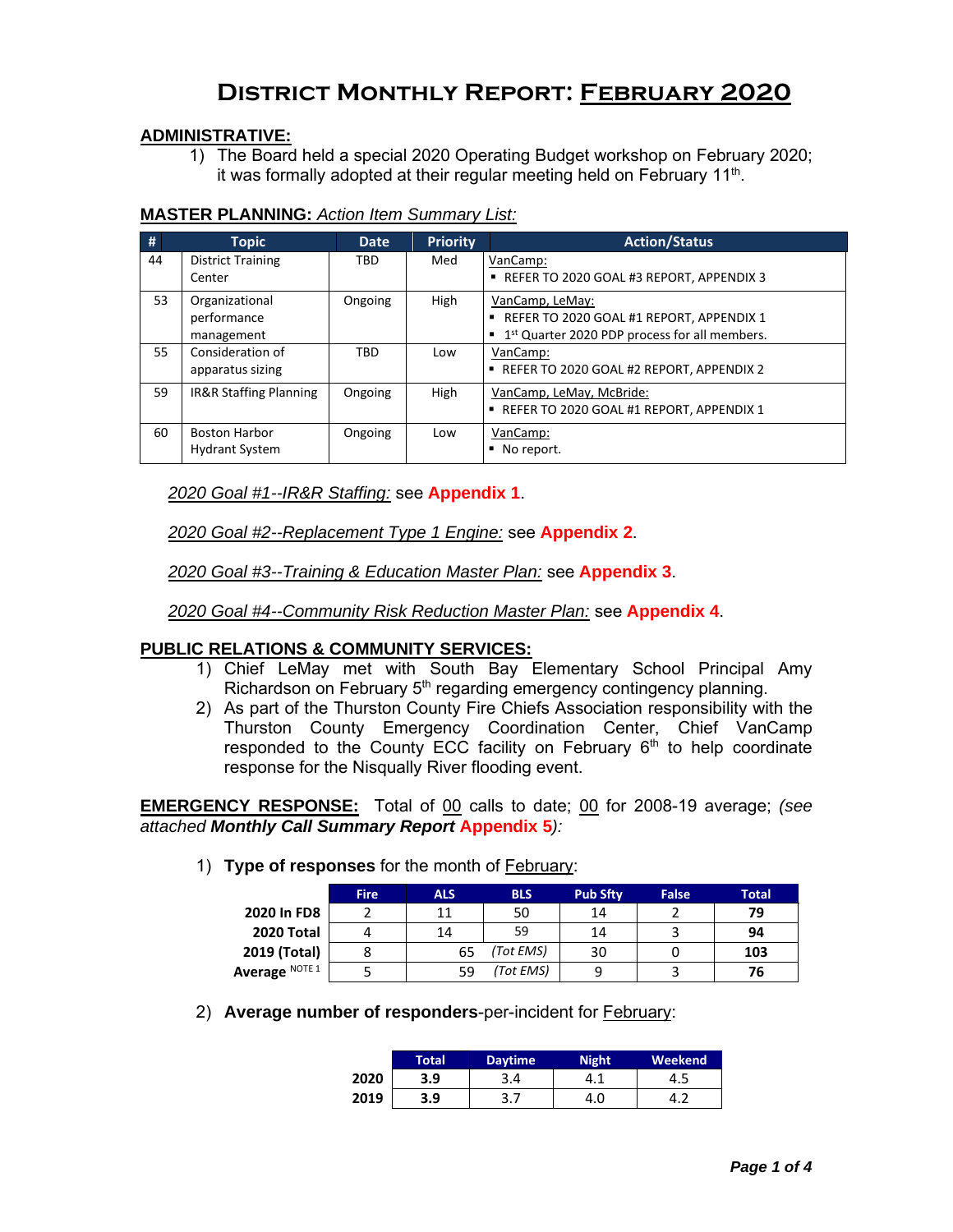3) **Performance measures** to *Target Levels of Service*\* for the month/year:

| <b>Response</b> |       | <b>EMS</b>  |     |       | <b>Fire</b> |     |
|-----------------|-------|-------------|-----|-------|-------------|-----|
| Zone            | Total | <b>Meet</b> | Pct | Total | <b>Meet</b> | Pct |
| Station 8-1     | 32    | 21          | 66% |       |             | 0%  |
| Station 8-2     |       |             | 18% |       |             | 0%  |
| Station 8-3     | 16    | 10          | 63% |       |             | 0%  |

|              | <b>Fire</b> |     |
|--------------|-------------|-----|
| <b>Total</b> | Meet        | Pct |
| 0            |             | 0%  |
| n            |             | 0%  |
|              |             | 0%  |

| Average          |       | <b>EMS</b>  |     |       | <b>Fire</b> |     |
|------------------|-------|-------------|-----|-------|-------------|-----|
|                  | Total | <b>Meet</b> | Pct | Total | <b>Meet</b> | Pct |
| Avg 2020 To Date | 59.5  | 38.0        | 64% | 1.5   | 1.0         | 67% |
| Avg 2019         | 66.8  | 38.6        | 60% | 1.5   | 1.8         | 70% |
| Avg 08-19 NOTE 2 | 54.0  | 34.4        | 64% | 3.5   | 2.4         | 70% |

*\*KEY: EMS targets: minimum 2 responders on scene within 8 minutes Fire targets: minimum 4 responders on scene within 10 minutes Does not include false alarms, service calls, mutual aid outside District NOTE 1:Combination of pre-merger FD7 and FD8, for 2008-2019 (monthly average) NOTE 2: Combination of pre-merger FD7 and FD8, average for 2008-2019*

### 4) **Delayed responses** for the month of February:

| FD <sub>8</sub> | <b>Date</b> | <b>Sta</b> | <b>Time</b> | R/T   | <b>Incident Type</b>     | <b>Comments</b>                                    | <b>Shift</b>   |
|-----------------|-------------|------------|-------------|-------|--------------------------|----------------------------------------------------|----------------|
| 102             | 1 Feb 20    | 307        | 10:32       |       | 12.42 BLS MVA            | Acutal incident location unclear                   | 4              |
| 103             | 1 Feb 20    | 81L        | 12:08       | 9.17  | <b>BLS Syncope</b>       | Engine 35 delayed response                         | 4              |
| 108             | 4 Feb 20    | 81L        | 09:34       | 9.12  | <b>BLS Hip Pain</b>      | Engine 35 delayed response                         |                |
| 112             | 6 Feb 20    | 82C        | 23:19       |       | 13.58 BLS Bleeding       | Travel time from Sta 8-1                           | $\overline{7}$ |
| 114             | 6 Feb 20    | 83C        | 09:25       |       | 30.55 BLS Mental Eval    | Staged by law enforcement                          |                |
| 115             | 7 Feb 20    | 82A        | 03:42       |       | 17.26 BLS Assist L/E     | Staged by law enforcement                          | 9              |
| 130             | 10 Feb 20   | 81F        | 00:44       | 12.07 | <b>BLS Weakness</b>      | Difficulty in locating correct address (incorrect) | 3              |
| 133             | 11 Feb 20   | 83A        | 16:11       |       | 12.50 ALS Dizziness      | Travel time from Sta 8-1                           |                |
| 134             | 11 Feb 20   | 81A        | 18:32       |       | 16.28 BLS CVA            | Actuall arrival time not recorded originally       | 5              |
| 136             | 12 Feb 20   | 83A        | 02:28       |       | 39.31 BLS Assist L/E     | Staged by law enforcement                          | 5              |
| 137             | 12 Feb 20   | 82A        | 07:22       |       | 10.34 BLS Sick Person    | Travel time from Sta 8-1                           |                |
| 139             | 13 Feb 20   | 81F        | 03:40       | 15.29 | <b>BLS Unk Med Prob</b>  | Non-emergency and scene preaparation               | 6              |
| 145             | 15 Feb 20   | 82A        | 04:29       |       | 13.02 BLS Stomach Ache   | Travel time from Sta 8-1                           | 8              |
| 151             | 17 Feb 20   | 82A        | 03:55       |       | 10.04 ALS Breathing Prob | Travel time from Sta 8-1                           | 1              |
| 154             | 17 Feb 20   | 81B        | 19:57       | 14.30 | <b>BLS MVA</b>           | Acutal incident location unclear                   | 2              |
| 158             | 18 Feb 20   | 81A        | 16:46       |       | 14.44 BLS Fall           | Access problems into property/residence            |                |
| 169             | 21 Feb 20   | 82A        | 13:18       | 9.17  | <b>ALS Chest Pains</b>   | Travel time from Sta 8-1                           |                |
| 171             | 21 Feb 20   | 83E        | 20:18       | 18.57 | <b>BLS Suicide</b>       | Staged by law enforcement                          | 6              |
| 174             | 22 Feb 20   | 82B        | 17:16       | 12.22 | <b>BLS DoA</b>           | Staged by law enforcement                          | 7              |
| 178             | 23 Feb 20   | 82A        | 20:20       |       | 10.54 BLS Medical Alarm  | Travel time from Sta 8-1                           | 8              |
| 180             | 25 Feb 20   | 82B        | 22:08       |       | 10.46 BLS Unk Med Prob   | Travel time from Sta 8-1                           | $\mathbf{1}$   |

### **IR&R STAFFING LEVELS:** Staffing levels for **February:**

|                    | <b>Staffing Targets by Position:</b>            | <b>Station 8-1</b> | <b>Station 8-3</b> | <b>Note</b> |
|--------------------|-------------------------------------------------|--------------------|--------------------|-------------|
|                    | <b>Battalion Chief:</b>                         |                    | 20%                | A           |
| Dayshift           | Engine/EMS Company:                             | 100%               | 95%                | B           |
|                    | <b>Station Staffed:</b>                         | 100%               | 95%                |             |
|                    | <b>Battalion Chief:</b>                         |                    | 52%                |             |
|                    | Company Officer:                                | 95%                | 92%                | B           |
| Night &<br>Weekend | Engine Company:                                 | 100%               | 74%                | B,C         |
|                    | <b>EMS Company:</b>                             | 100%               | 95%                | D           |
|                    | <b>Operations Support (Tenders)</b>             |                    | 92%                | F           |
| <b>Total</b>       | <b>Summary of Staffing Level for the Month:</b> | <b>100%</b>        | 95%                | D           |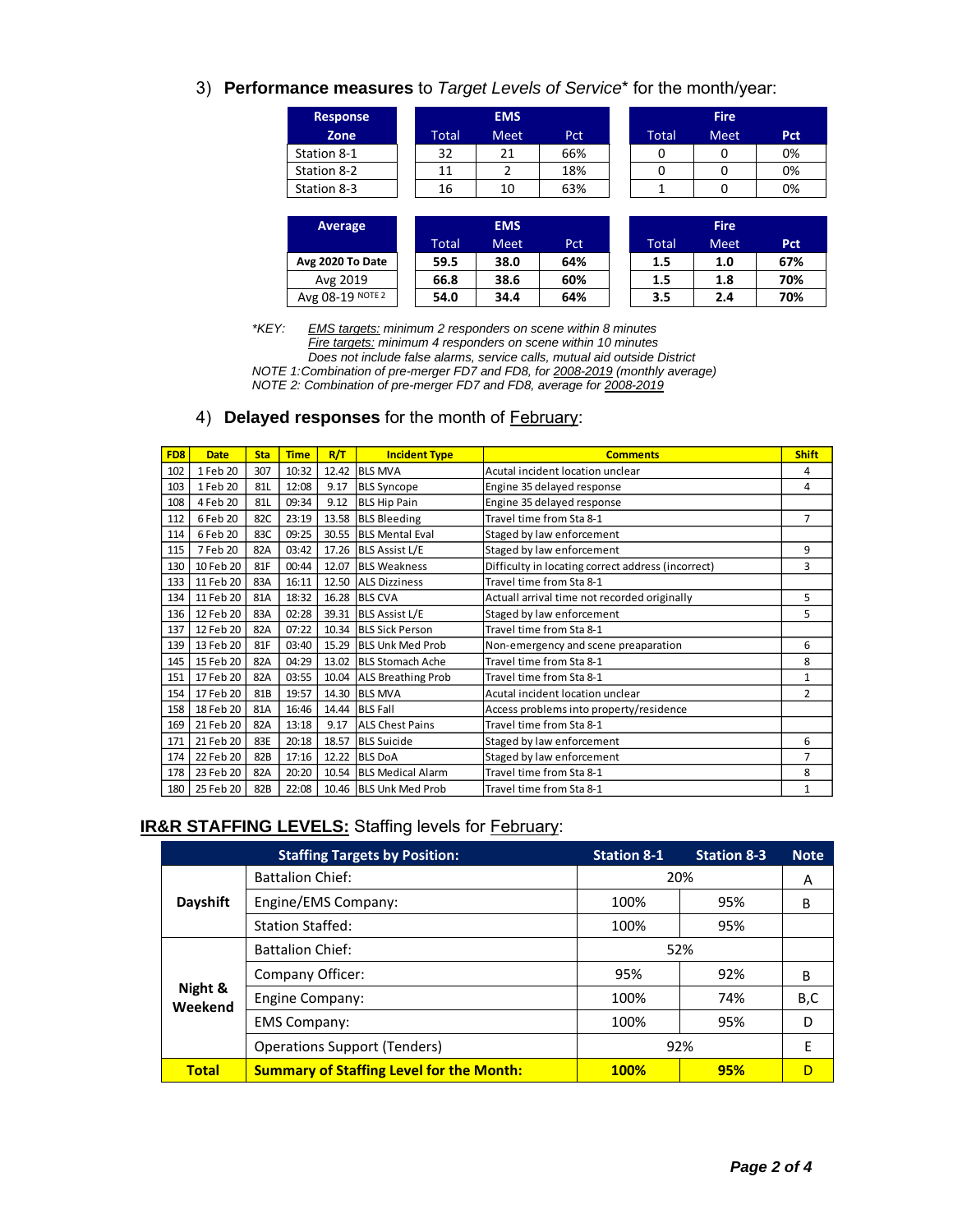### *Notes:*

- *A) Includes weekday holidays when BC not staffed;*
- *B) Includes BC assigned as Company Officer if needed;*
- *C) May be cross-trained/certified staff (e.g. Firefighter-EMT);*
- *D) Includes minimum target staffing of Aid Unit 83 at Station 8-3; and*
- *E) Operations Support Program staff for on-call for Driver-Operator & Tender response.*

### **Volunteer Staffing:** status for the current month: see **Appendix 6**.

### **PERSONNEL MANAGEMENT, SAFETY& TRAINING:**

- 1) Current Training Topics:
	- SCBA donning;
	- Quarterly AED/CPR refresher;<br>■ Standard fire suppression evol
	- Standard fire suppression evolutions drill:
	- Ballistic vest initial introduction and overview:
	- **Exercise** Fireground ladders; and
	- Safety Committee Minutes review and District Safety Officer response review.
	- OTHER: fentanyl hazards, NIST & UL fire industry studies, firefighter "MAYDAY" procedures, ventilation training and "Blue Card" command refresher.
- 2) Medic-One OTEP:
	- Medical assessment: syncope;
	- Workplace stress;
	- The role of research in EMS;<br>■ Supraglottic airway:
	- Supraglottic airway;
	- Medical triage; and
	- Sudden cardiac death.
- 3) Leadership:
	- 1<sup>st</sup> Quarter: all officers completion of PDPs;
	- **Operations Team meeting held February 6th.**
- 4) Other:
	- A mobile vent prop on loan from the Washington Fire Service Training was set up at the District Training Center for crews to practice hands-on vertical ventilation skills.

### **PERSONNEL MANAGEMENT, RELATIONS:**

1) The annual Recognition Banquet was held on February 1<sup>st</sup> at the Red Lion Hotel in Olympia featuring an active play hosted by the Murder Mystery Company. Years of services awards for 1 year went to Robert Brandt, Bladden Bushaw, Christopher Clem, Amber Conklin, Ricki Creger-Zier, Ryan Fakema, Bonnie Fass, Angela Flynn, Eric Gettle, Jacob Johnson, Bethany Kraft, Lisa Petersen, Tara Roebuck, James Sachet, Jacob Zimmerman and Gloria Zvirzdys. Two-year awards were presented to Michaela Bahr, Marikka Benson, Shane Frost, Jakob Harn, Gavin Kramer, Elliot Sheller, Kelli Sue Smith, Nicholas VanKirk, John Youngs and Joshua Zvirzdys. Three-year awards went to Cassidy Emshar, Pat Gill, Janet Notarianni, Christopher Stewart and Amber Sullivan.

Four-year awards went to Tyler Bain, Drew Bonser, Kyle Chiatovich, Ben Lacy, Jennifer Leyva, Terry Toth and Tom Williams. Five-year awards were presented to Tom Engle, Diana Estrada and Dave Liukkonen. Eight-year awards went to Ron Henson, Tony Warfield and Jacob Zvirzdys. Ten-year awards went to Milt Harper and Jim Zopolis. James Poole was recognized for his 15 years of service, Walker Armstrong for his 20 years of service and Rich Gleckler for his 45 years of service. Tom Engle and Mike Rendon were both honored in their retirement from the service.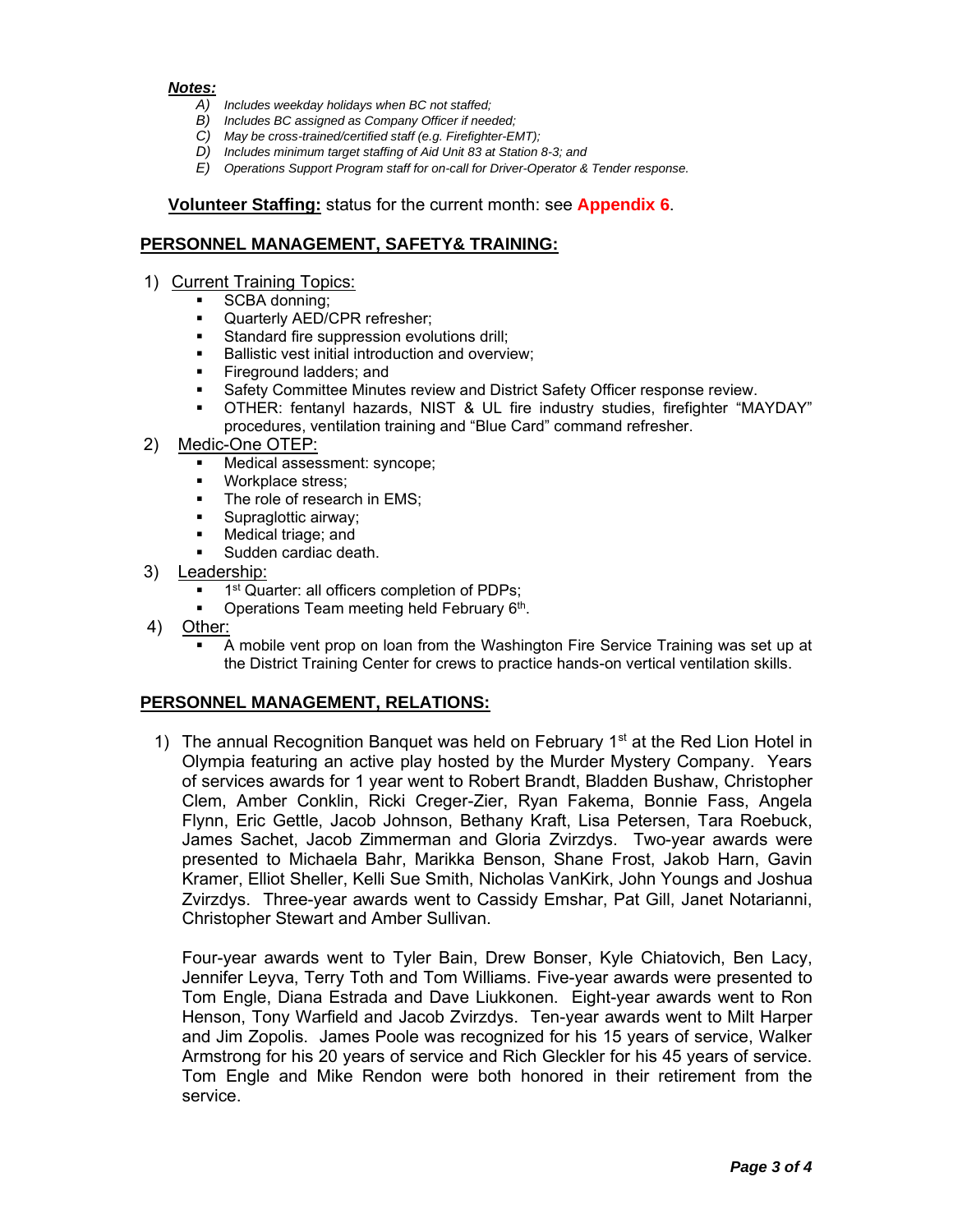Eric Gettle was presented the Rookie of the Year Award; Kaleb Wilson and Nick VanKirk both were recognized for the Firefighter of the Year Award. Amber Sullivan was presented the EMT of the Year Award and Dave Dodge honored as Officer of the Year.

### **EQUIPMENT & FACILITIES:**

- 1) Apparatus & Equipment:
	- a. The recruit members had their fitting for personal protective equipment on February 3<sup>rd</sup>.
	- b. Reserve Engine 84 (3124) had its ladder rack and leaky discharge valve repaired and it was placed back into service at Station 8-3.
	- c. Engine 83 (3130) had repairs to it cab for leaks during the month.
	- d. Tender 81 (3134) had its driver's seat repaired (to prevent it from "shrinking down while driving").
	- e. Engine 81 (3136) open-compartment warning device was repaired.
- 2) Facilities:
	- a. The Thurston County Facilities (Radio) Service repaired the antennas and coaxial cables leading into Station 8-3 during the month in order to improve radio communications and to accommodate future upgrades to a new radio system.
	- b. The access keypad on the front of Station 8-1 was temporarily replaced during the month; some lock system upgrades may be made on the District facilities soon.

| Cash<br><b>Balance</b>          | <b>Fund 6680</b><br><b>Operations</b> | <b>Note</b> | <b>Fund 6681</b><br>CR&R | <b>Note</b> | <b>Fund 6683</b><br><b>Reserve</b> | <b>Note</b> | <b>Fund 6685</b><br><b>Cap Fac Proj</b> | <b>Note</b> |
|---------------------------------|---------------------------------------|-------------|--------------------------|-------------|------------------------------------|-------------|-----------------------------------------|-------------|
| Beg.                            | \$1,115,005                           |             | \$1,966,988              |             | \$1,275,688                        |             | \$1,574,542                             |             |
| 1 Jan 19<br>Current             | \$670,177                             | 1,3         | \$1,743,995              | 1,3         | \$1,278,458                        | 1,3         | \$1,577,340                             | 1,3         |
| <b>Balance</b>                  |                                       |             |                          |             |                                    |             |                                         |             |
| <b>Budget</b><br><b>End Bal</b> | \$899,613                             | 2,3,4       | \$828,641                | 2,3,4       | \$1,293,900                        | 2,3         | \$1,562,000                             | 2,3         |

### **FINANCIAL:** *(see also Budget Reports provided by the District Secretary).*

*Notes:*

- 1: As of 1 February 2020.
- 2: Estimates based upon preliminary tax revenue calculations & fully accounted expensed for remaining budget year.
- 3: Interest rates for current period:
	- LGIP Pool: 1.74 %
		- TCIP Pool: 1.81 %.
- 4: Includes transfer of \$275,000 from Fund 6680 to Fund 6681 (November 2020).

**Operating Cash Flow:** projected for the year: see **Appendix 7**.

**Operating Expenditures vs Budget:** projected for the year: see **Appendix 7A**.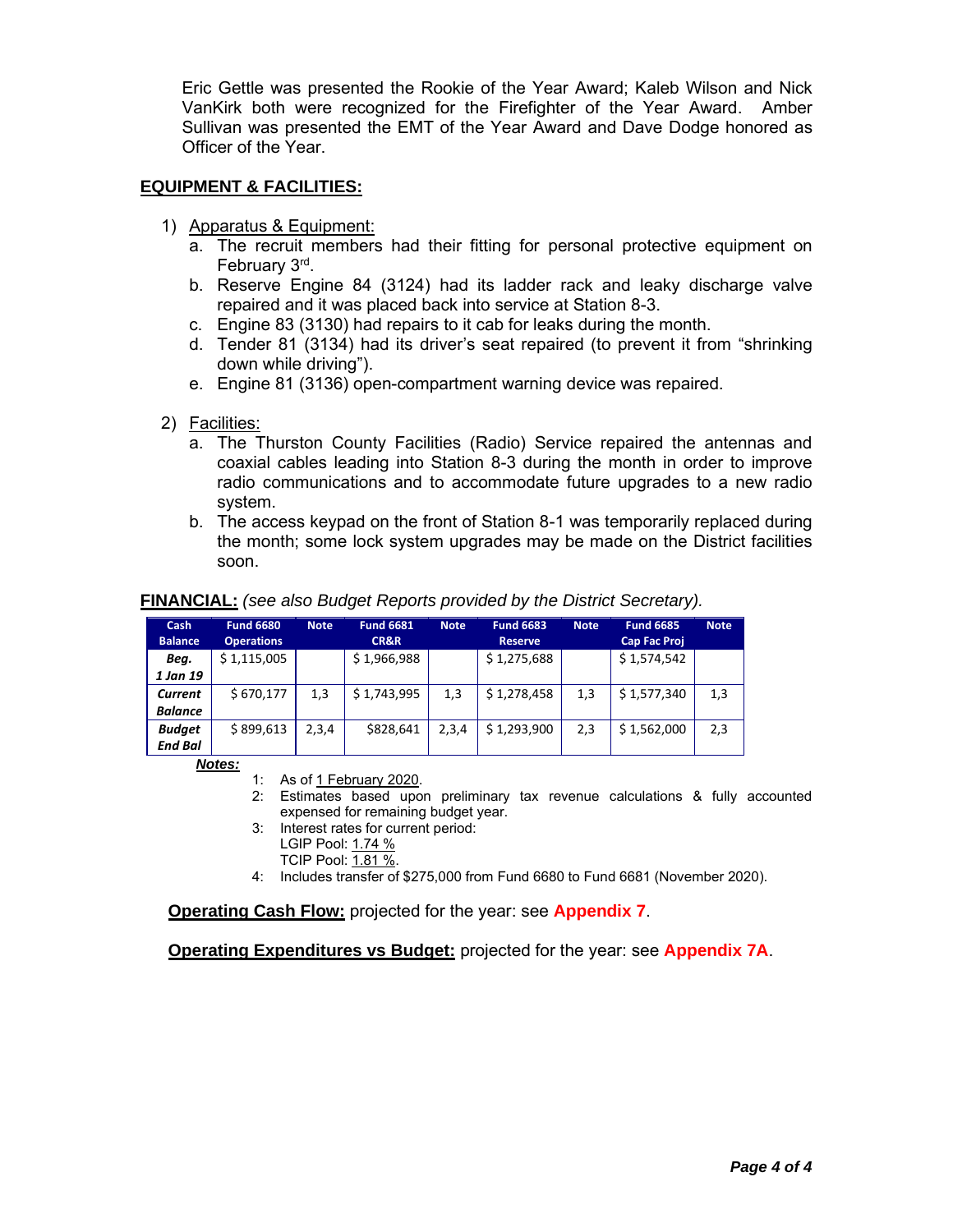

## **2020 District Goal** 2020 District Goal #1 Status Report **Status Report January - February**

**The District shall achieve minimum Incident Readiness & Response (IR&R) staffing levels, as identified in the** The District shall achieve minimum Incident Readiness & Response (IR&R) staffing levels, as identified in the District *Target Levels of Service* Target Levels of Service (TLoS), at least 90% of the time on average by January 2021. **at least 90% of the time on average by January 2021.**

- **1) The District shall fill all vacant (***as of October* The District shall fill all vacant (as of October 2019) full-time career positions by March 2020 **) full-time career positions by March 2020.**
- The District Collective Bargaining Agreement was signed on 11 February 2020; The District Collective Bargaining Agreement was signed on 11 February 2020;
- service, and as of 1 January 2020, there were 10 incumbents; With adoption of the 2020 Operating Budget, 15 career FTEs are authorized and funded; 12 of the FTEs are in the bargaining unit in R&R service, and as of 1 January 2020, there were 10 incumbents; With adoption of the 2020 Operating Budget, 15 career FTEs are authorized and funded; 12 of the FTEs are in the bargaining unit in IR&R
- New employee Darrel Clowes hired 1 January to fill new Lieutenant (#4) position (13 th FTE);
- Firefighter FTE positions; Firefighter FTE positions; Dayshift Firefighter Kaleb Wilson resigned on 15 January, however, did not create a vacancy as there were 6 employees in 5 allotted Dayshift Dayshift Firefighter Kaleb Wilson resigned on 15 January, however, did not create a vacancy as there were 6 employees in 5 allotted Dayshift
- scheduled for official promotion on 1 March. This will create a vacant Lieutenant FTE position; On 20 February, it was announced that Derek Hall will be promoted to a new Battalion Chief (#2) position, coordinating training & safety, scheduled for official promotion on 1 March. This will create a vacant Lieutenant FTE position; On 20 February, it was announced that Derek Hall will be promoted to a new Battalion Chief (#2) position, coordinating training training training training training training training training training training training trai
- on 1 March. This will create a vacant Dayshift Firefighter position; On 20 February, it was announced that Jacob Zvirzdys will be promoted to fill vacant Lieutenant FTE position, scheduled for official promotion on 1 March. This will create a vacant Dayshift Firefighter position; On 20 February, it was announced that Jacob Zvirzdys will be promoted to fill vacant Lieutenant FTE position, scheduled for official promotion
- of qualifying candidates to do so for a hire date in March or April; On 20 February, it was announced that the Lieutenant FTE position (#5) would be filled off the current register, and that staff is in the process of qualifying candidates to do so for a hire date in March or April; On 20 February, it was announced that the Lieutenant FTE position (#5) would be eilled oft the current register, and the current register, and that staff is in the processs
- On 20 February, it was announced that the District would establish a new Dayshift Firefighter register to fill the vacancy for the #5 position. On 20 February, it was announced that the District would establish a new Dayshift Firefighter register to fill the vacancy for the #5 position.
- **The District shall provide adequate qualified staffing for a minimum of two Apparatus Driver-Operators for each shift by August** The District shall provide adequate qualified staffing for a minimum of two Apparatus Driver-Operators for each shift by August 2020.

**2)**

- Current staffing levels of qualified driver-operators: Shift 1: 0, Shift 2: 2, Shift 3: 2, Shift 4: 2, Shift 5: 1, Shift 6: 2, Shift 6: 2, Shift 9: 2, Shift 9: 2, Shift 9: 2, Shift 5: 2, Shift 5: 1, Shift 6: 2, Shift 9: 2, بر Current staffing levels of qualified driver-operators: Shift  $2$ ;  $\frac{1}{2}$  Shift  $2$ ;  $\frac{1}{2}$  Shift  $2$ ;  $\frac{1}{2}$  Shift  $2$ ;  $\frac{1}{2}$  Shift  $2$ ;  $\frac{1}{2}$  Shift  $2$ ;  $\frac{1}{2}$  Shift  $2$ ;  $\frac{1}{2}$  Shift  $2$ ;  $\frac{1}{2}$
- Of the D-O's listed above, nine typically must arrive late or leave early during shifts due to their job. Of the D-O's listed above, nine typically must arrive late or leave early during shifts due to their job;
- One of the D-O's listed above will be leaving at the end of the first quarter; One of the D-O's listed above will be leaving at the end of the first quarter;
- Station 8-3 is "browned-out" (33% of time in January, 26% in February) for an engine (may have an aid unit). When D-O's are not available, the officer on duty must assume those duties, career Dayshift Firefighters are hired back on overtime, or, the Station 8-3 is is 1980 in Tandon (1980) for the february, 26% in February, 26% of time in January, 20% of time in Tandon (1980) for an aid unit). When D-O's are not available, the officer on duty must assume those duties, career Dayshift Firefighters are hired back on overtime,
- **The District shall provide adequate qualified staffing for a minimum of one Basic Life Support (BLS) aid car** The District shall provide adequate qualified staffing for a minimum of one Basic Life Support (BLS) aid car unit for each shift by August **for each shift by August 2020.**
- Current staffing levels for Station 8-1: 100% Current staffing levels for Station 8-1: 100%

**3)**

- Current staffing levels for Station 8-3: 97% for January, 95% for Februan Current staffing levels for Station 8-3: 97% for January, 95% for February
- ▪
- **The District shall continue to strive to attain 100% staffing for its IR&R targets.**
- Current staffing levels for Station 8-1: 100% Current staffing levels for Station 8-1: 100%

**4)**

- ▪
- Current staffing levels for Station 8-3: 97% for January, 95% for February Current staffing levels for Station 8-3: 97% for January, 95% for February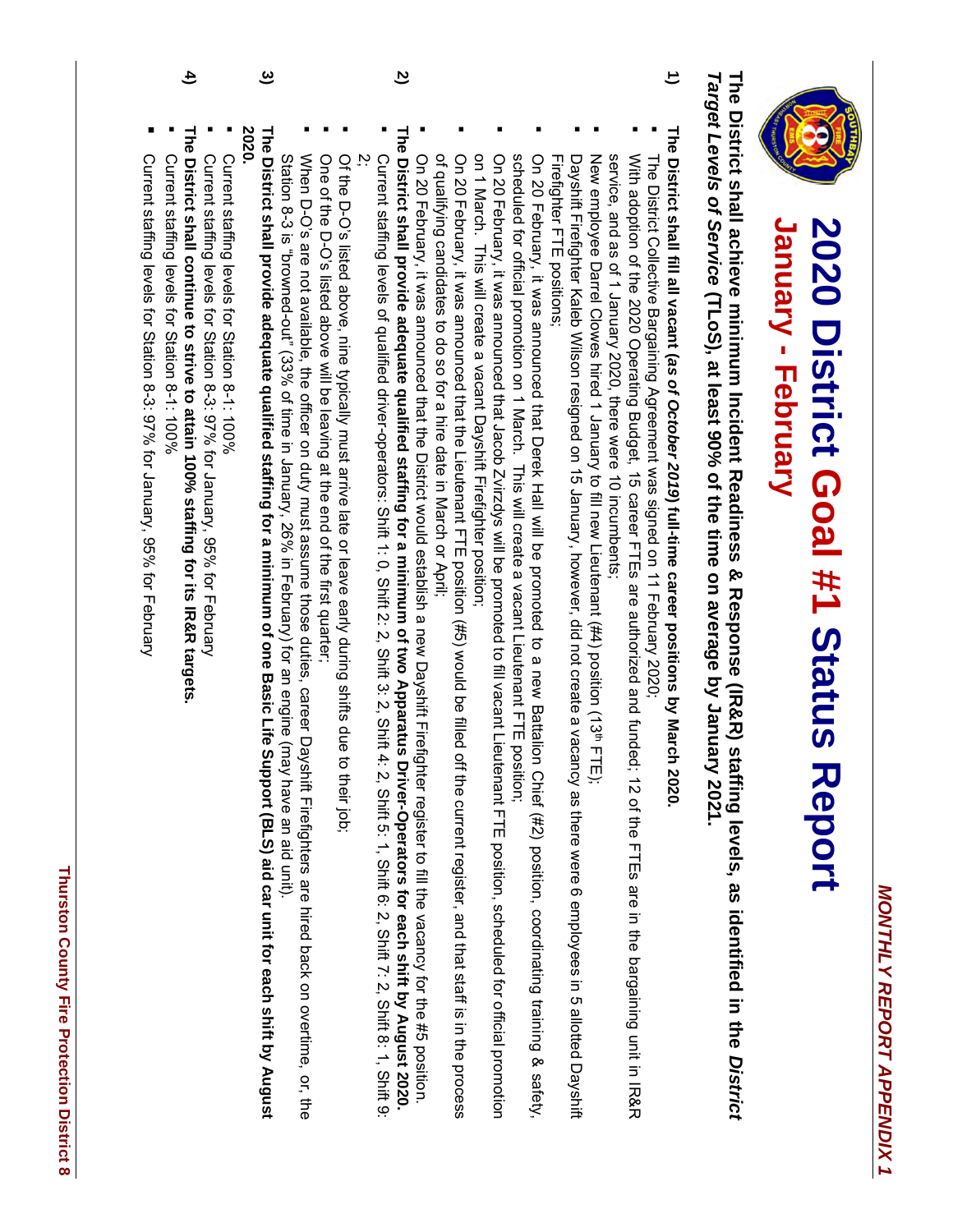

## **2020 District Goal** 2020 District Goal #2 Status Report **Status Report January - February**

replacement Type 1 pumper by December 2020. The District shall determine the specifications, receive Board approval, purchase, receive and place-in-service a **replacement Type 1 pumper by December 2020. The District shall determine the specifications, receive Board approval, purchase, receive and place-in-service a** 

- **1)** The recommendations shall be in compliance with the provisions of the District Apparatus & Equipment Master Plan. A committee will be formed and empowered to produce recommended specifications to the Fire Chief by no later than January 2020. **The recommendations shall be in compliance with the provisions of the A committee will be formed and empowered to produce recommended specifications to the Fire Chief by no later than January 2020.**  *District Apparatus & Equipment Master Plan*
- Stenerson, Kaleb Wilson; Committee formed and chaired by Brent McBride. Committee members include Dustin McCann, Travis Osborne, Les Robinette, lan Stenerson, Kaleb Wilson; Committee formed and chaired by Brent McBride. Committee members include Dustin McCann, Travis Osborne, Les Robinette, Ian
- was re-submitted in February and a summary report prepared for the Board at their regular March meeting; Initial report submitted to Fire Chief in January, whereupon it was reviewed and returned to the committee with further questions. The report was re-submitted in February and a summary report prepared for the Board at their regular March meeting; Initial report submitted to Fire Chief in January, whereupon it was reviewed and returned to the committee with further questions. The report submittee with  $\mu$
- being made. Initial specifications from Pierce Manufacturing Inc, Hughes Fire Equipment, being reviewed and background checks on like equipment users being made. Initial specifications from Pierce Manufacturing Inc, Hughes Fire Equipment, being reviewed and background checks on like equipment users
- The District shall procure the replacement Type 1 pumper in a manner consistent with public procurement requirements and prudent fiscal practices no later than October 2020. **fiscal practices no later than October 2020. The District shall procure the replacement Type 1 pumper in a manner consistent with public procurement requirements and prudent**

**2)**

- and FireRescue GPO purchasing cooperatives (both of which the District is signatory to) Research being conducted on eligible "piggy-back" contracts or cooperative agreements for acquisition; the model is available under HGCA and FireRescue GPO purchasing cooperatives (both of which the District is signatory to). Research being conducted on eligible "piggy-back" contracts or cooperative agreements for acquisition; the model is available under HGCA
- **All relevant District Driver-Operators will be qualified to operate the new Type 1 pumper by December 2020.**
- No action (refer also to Goal #1, Objective 2). (refer also to Goal #1, Objective 2).

**3)**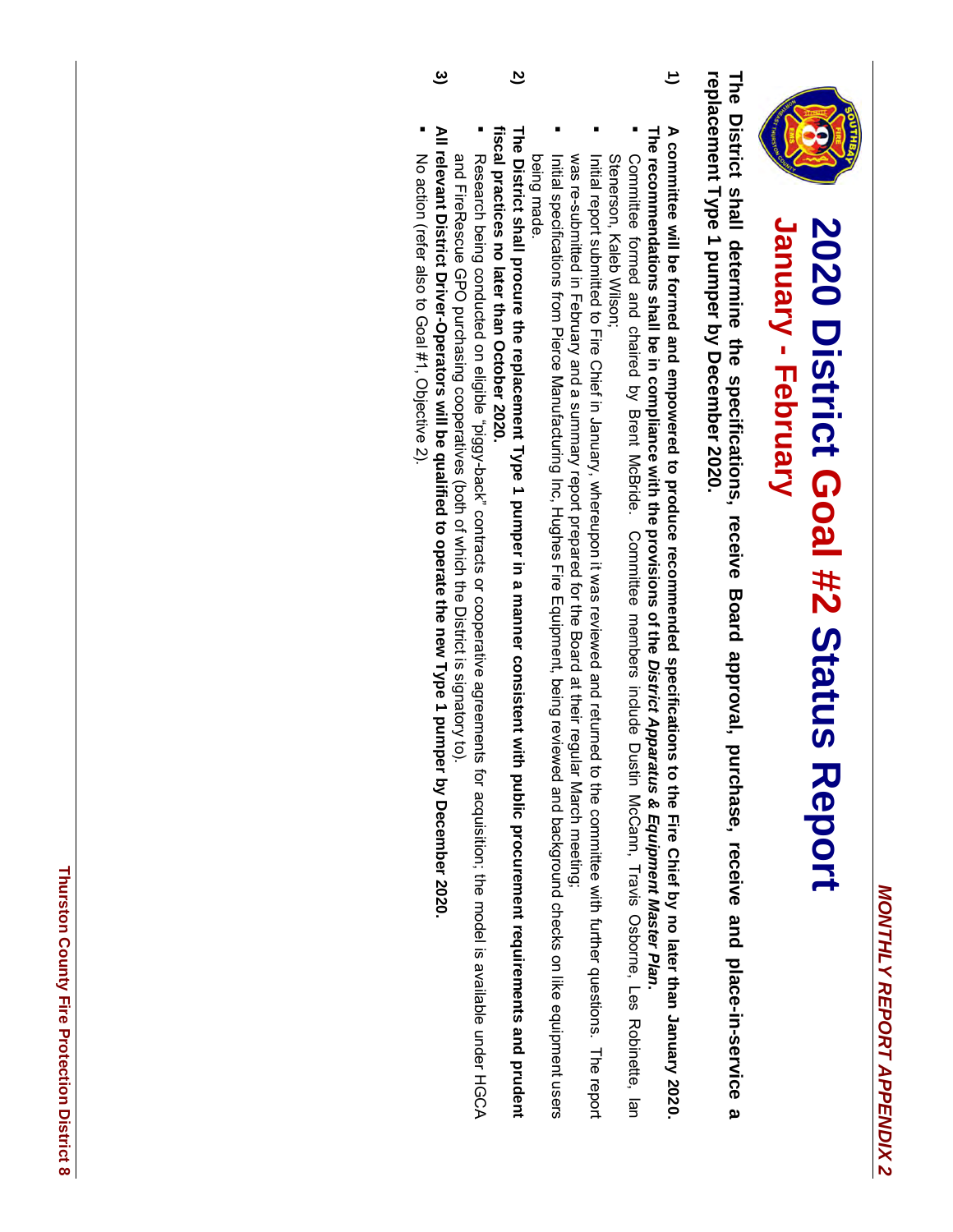

## **2020 District Goal** 2020 District Goal #3 Status Report **Status Report January - February**

December 2020. The District shall implement the first phase of a comprehensive IR&R District training & education program by **December 2020. The District shall implement the first phase of a comprehensive IR&R District training & education program by** 

- **1)** The Board shall approve and adopt the District Training & Education Master Plan as presented by the Fire Chief by December 2019 **The Board shall approve and adopt the** *District Training & Education Master Plan* **as presented by the Fire Chief by December 2019.**
- discreet "SMART" objectives be established for the Plan provisions for 2020. At their regular meeting on 11 February, the Board adopted the District Training & Education Master Plan. The Board also requested that discreet "SMART" objectives be established for the Plan provisions for 2020. At their regular meeting on 11 February, the Board adopted the *District Training & Education Master Plan*. The Board also requested that
- **2)** Consistent with Goal #1, Objective #1, and the adopted District IR&R Master Plan, the District will establish and begin delivery of a **Consistent with Goal #1, Objective #1, and the adopted District IR&R Master Plan, the District will establish and begin delivery of a**
- standardized training program of basis firefighting and emergency medical services curriculum to each on-duty shift by July 2020. ▪ **standardized training program of basis firefighting and emergency medical services curriculum to each on-duty shift by July 2020.** scheduled for official promotion on 1 March; On 20 February, it was announced that Derek Hall will be promoted to a new Battalion Chief (#2) position, coordinating training & safety, scheduled for official promotion on 1 March; On 20 February, it was announced that Derek Hall will be promoted to a new Battalion Chief (#2) position, coordinating training & safety,
- With final approval of the Collective Bargain Agreement, the 2020 Operating Budget and District staffing plan, work is moving forward on filling career Lieutenant vacancies to allow assignment of three FTEs to 24-hour shifts for training support. A schedule for this deployment has not been finalized yet been finalized yet. career Lieutenant vacancies to allow assignment of three FTEs to 24-hour shifts for training support. A schedule for this deployment has not With final approval of the Collective Bargain Agreement, the 2020 Operating Budget and District staffing plan, work is moving forward on filling
- District officers by September 2020. The District shall develop and implement the initial phase of a comprehensive officer skills maintenance training program for all existing **District officers by September 2020. The District shall develop and implement the initial phase of a comprehensive officer skills maintenance training program for all existing**
- $\mathsf{g}$ action.

**3)**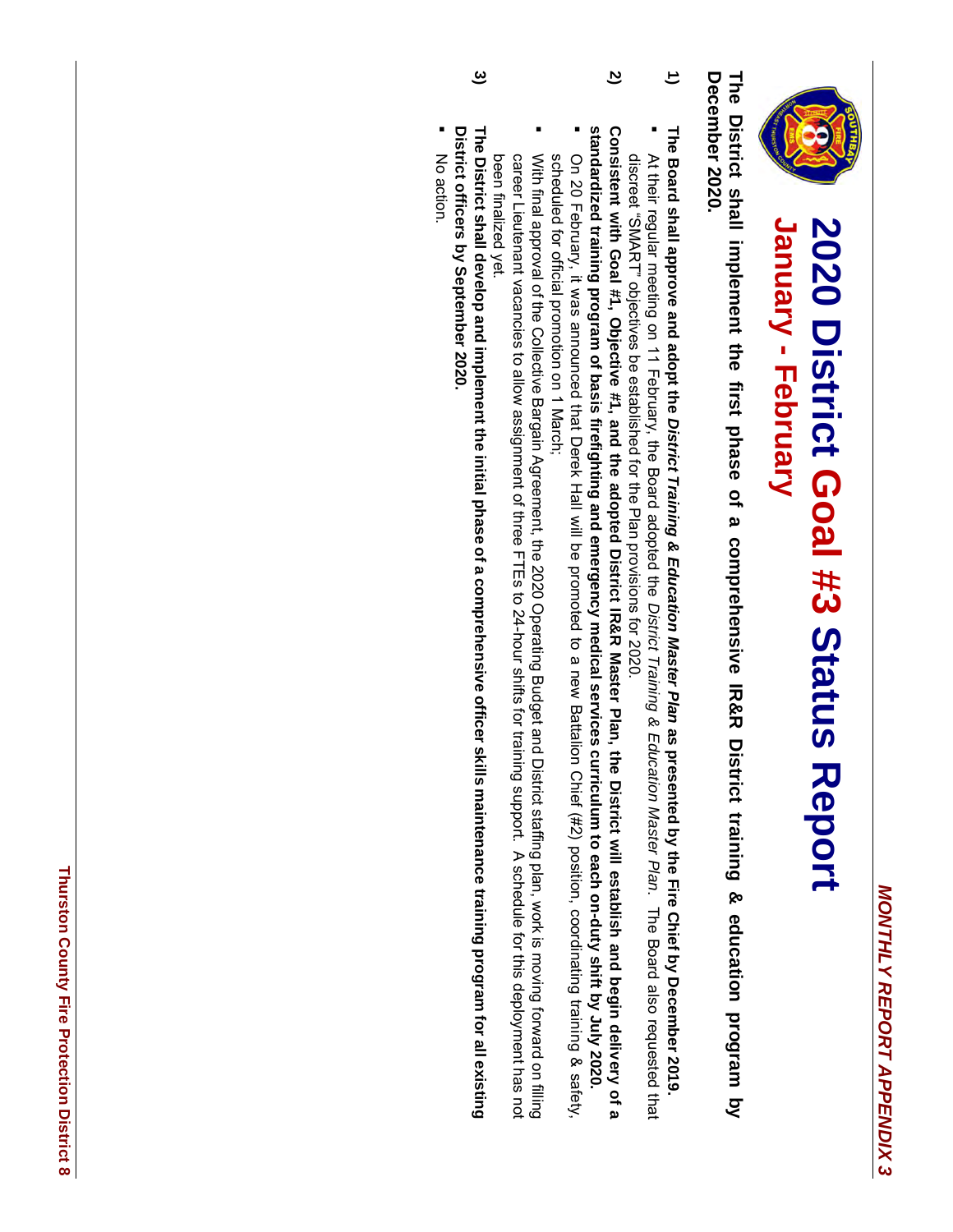

## **2020 District Goal** 2020 District Goal #4 Status Report **Status Report January - February**

December 2020. The District shall adopt and begin implementation of a comprehensive District public communications program by **December 2020. The District shall adopt and begin implementation of a comprehensive District public communications program by** 

- **1)** The Board shall approve and adopt the District Community Risk Reduction Master Plan as presented by the Fire Chief by January 2020. **The Board shall approve and adopt the** *District Community Risk Reduction Master Plan* **as presented by the Fire Chief by January 2020.**
- **2)** The District shall develop and adopt a list of key messages it wishes to convey to its stakeholders by February 2020 **The District shall develop and adopt a list of key messages** ▪ At their regular meeting on 11 February, the Board adopted the **it wishes to convey to its stakeholders by February 2020.** *District Community Risk Reduction Master Plan*.
- No action.
- **3)** (consistent with the adopted District Community Risk Reduction Master Plan) to the public by April 2020 **(consistent with the adopted** The District shall identify and implement means and methods for effectively communicating key messages and other information **The District shall identify and implement means and methods for effectively communicating key messages and other information**  *District Community Risk Reduction Master Plan***) to the public by April 2020.**
- No action.
- **4)** November 2020. **November 2020.** The District shall create, distribute, collect and analyze a comprehensive survey of public interest/opinion of key District messages by **The District shall create, distribute, collect and analyze a comprehensive survey of public interest/opinion of key District messages by**
- No action.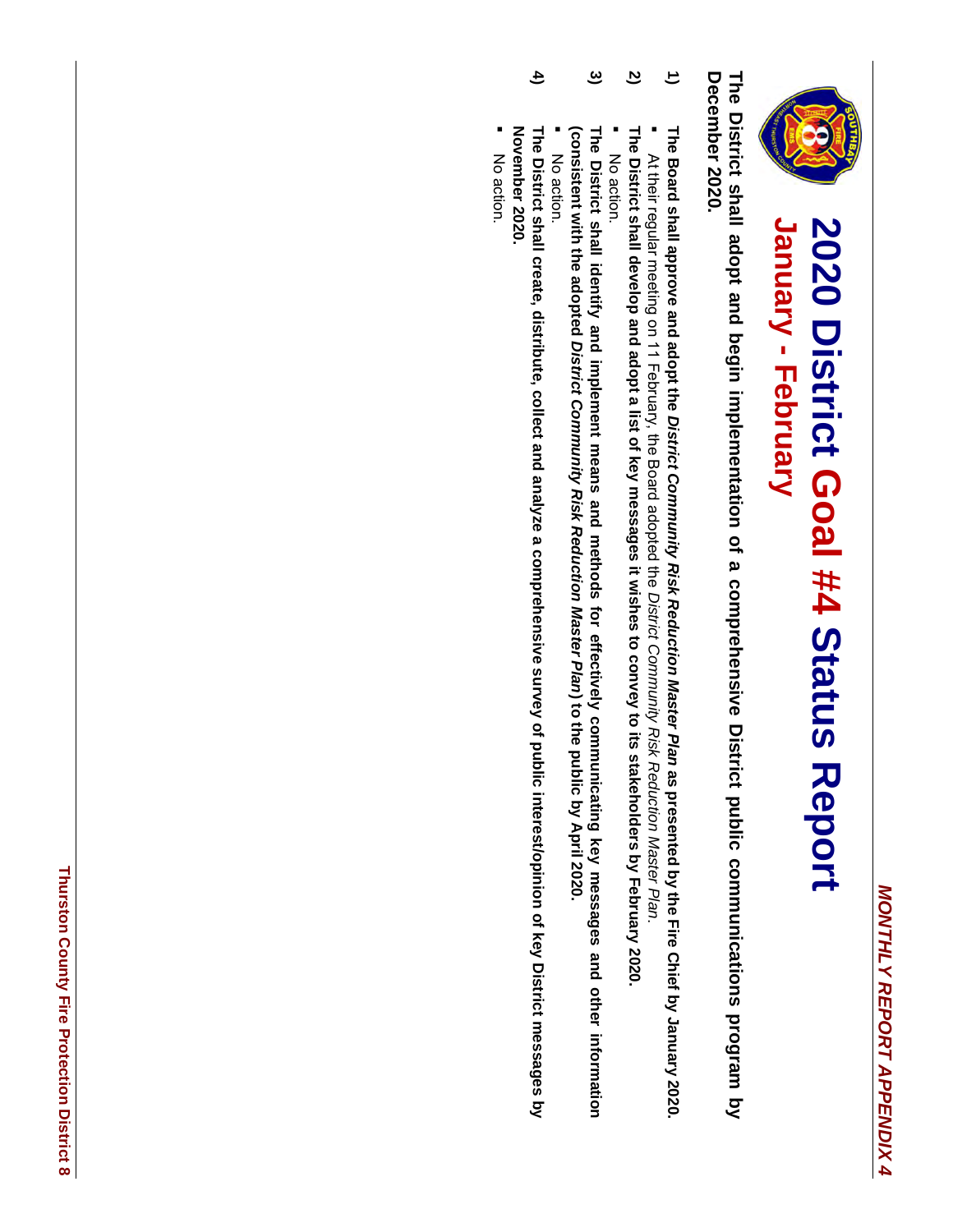### **Appendix 5- Monthly Response Record**

| Inc# | <b>Date</b> | <b>Sta</b><br><b>Zone</b> | Grid            | <b>Location</b>                  | <b>Alarm</b><br><b>Time</b> | <b>Resp</b><br><b>Time</b> | <b>Type</b>                  | <b>Resp</b>    | <b>Shift</b><br># |
|------|-------------|---------------------------|-----------------|----------------------------------|-----------------------------|----------------------------|------------------------------|----------------|-------------------|
| 101  | 1 Feb 20    | 81L                       | G20             | 7147 Deerfield Park Dr NE        | 08:26                       | 7.51                       | <b>BLS Sick Person</b>       | 4              | $\overline{4}$    |
| 102  | 1 Feb 20    | 307                       | J17             | 26th @ South Bay Rd NE           | 10:32                       | 12.42                      | <b>BLS MVA</b>               | $\overline{4}$ | $\overline{4}$    |
| 103  | 1 Feb 20    | 81L                       | F21             | 7547 58th Ave NE                 | 12:08                       | 9.17                       | <b>BLS Syncope</b>           | 4              | $\overline{4}$    |
| 104  | 2 Feb 20    | 81H                       | H18             | South Bay @ Sleater Kinney Rd NE | 17:20                       | 4.11                       | Smoke Investigation          | 4              | 5                 |
| 105  | 3 Feb 20    | 83E                       | E15             | 7025 Boston Harbor Rd NE         | 12:10                       | 4.33                       | <b>BLS Unk Med Prob</b>      | 3              |                   |
| 106  | 3 Feb 20    | 307                       | J17             | 1925 South Bay Rd NE             | 14:23                       | 4.55                       | <b>Fire Alarm Activation</b> | 3              |                   |
| 107  | 3 Feb 20    | 307                       | J17             | 2102 South Bay Rd NE             | 18:26                       | 5.37                       | <b>BLS Overdose</b>          | 4              | 6                 |
| 108  | 4 Feb 20    | 81L                       | G20             | 5405 St Charles Lp NE            | 09:34                       | 9.12                       | <b>BLS Hip Pain</b>          | 4              |                   |
| 109  | 4 Feb 20    | 307                       | K17             | 2828 8th Ave NE                  | 10:59                       | 5.10                       | <b>BLS Abdom Pain</b>        | 4              |                   |
| 110  | 4 Feb 20    | 83A                       | G15             | 5008 Cushman Rd NE               | 19:30                       | 4.37                       | <b>BLS Medical Alarm</b>     | 4              | $\overline{7}$    |
| 111  | 5 Feb 20    | 81A                       | G17             | 4925 Shincke Rd NE               | 03:52                       | 6.52                       | <b>BLSY Patient Assist</b>   | 4              | $\overline{7}$    |
| 112  | 6 Feb 20    | 82C                       | F20             | 6811 60th Ct NE                  | 23:19                       | 13.58                      | <b>BLS Bleeding</b>          | $\overline{2}$ | $\overline{7}$    |
| 113  | 6 Feb 20    | 81H                       | 118             | 3135 Sleater Kinney Rd NE        | 07:05                       | 4.58                       | <b>BLS MVA</b>               | $\overline{7}$ |                   |
| 114  | 6 Feb 20    | 83C                       | F16             | 5637 Libby Rd NE                 | 09:25                       | 30.55                      | <b>BLS Mental Eval</b>       | 3              |                   |
| 115  | 7 Feb 20    | 82A                       | D <sub>19</sub> | 8235 Johnson Point Rd NE         | 03:42                       | 17.26                      | <b>BLS Assist L/E</b>        | 3              | 9                 |
| 116  | 7 Feb 20    | 83A                       | H <sub>15</sub> | 712 36th Ave NE                  | 09:13                       | 6.10                       | <b>BLS Dizziness</b>         | 3              |                   |
| 117  | 7 Feb 20    | 81L                       | G20             | 7240 Highlands Dr NE             | 09:14                       | 7.31                       | <b>BLS Fall</b>              | 3              |                   |
| 118  | 7 Feb 20    | 83E                       | F16             | Boston Harbor @ Zangle Rd NE     | 18:14                       | 5.44                       | Service Call                 | $\overline{7}$ | $\mathbf{1}$      |
| 119  | 7 Feb 20    | 81G                       | H <sub>20</sub> | Hawks Prairie @ Carpenter Rd NE  | 18:21                       | 8.35                       | Wired Down                   | 6              | $\mathbf{1}$      |
| 120  | 7 Feb 20    | 82A                       | F18             | 4545 61st Ave NE                 | 18:37                       | 7.55                       | Wired Down                   | 4              | $\mathbf{1}$      |
| 121  | 7 Feb 20    | 82C                       | F21             | 7500 Sandy Point Rd NE           | 18:45                       | 10.37                      | Wired Down                   | $\overline{2}$ | $\mathbf{1}$      |
| 122  | 7 Feb 20    | 83A                       | H15             | 46th @ Boston Harbor Rd NE       | 18:51                       | 11.06                      | Service Call                 | 3              | $\mathbf{1}$      |
| 123  | 7 Feb 20    | 81L                       | F20             | 7236 Sandy Point Rd NE           | 19:01                       | N/A                        | Wired Down                   | 4              | $\mathbf{1}$      |
| 124  | 7 Feb 20    | 82A                       | E18             | 4300 68th Ave NE                 | 19:35                       | 8.13                       | Service Call                 | 6              | $\mathbf{1}$      |
| 125  | 7 Feb 20    | 83E                       | D <sub>16</sub> | 8030 Zangle Rd NE                | 20:11                       | 10.44                      | Chimney Fire                 | 4              | $\mathbf{1}$      |
| 126  | 8 Feb 20    | 81C                       | 116             | 3000 Friendly Grove Rd NE        | 07:32                       | 5.56                       | Service Call                 | 4              | $\overline{2}$    |
| 127  | 8 Feb 20    | 83A                       | G16             | 5516 Boston Harbor Rd NE         | 09:01                       | 3.53                       | <b>ALS Unconcious</b>        | 4              | $\overline{2}$    |
| 128  | 8 Feb 20    | 81J                       | 116             | 2615 Bethel St NE                | 14:17                       | 5.47                       | <b>Burn Ban Violation</b>    | 4              | $\overline{2}$    |
| 129  | 9 Feb 20    | 307                       | K17             | 2725 12th Ave NE                 | 20:07                       | 6.37                       | <b>BLS Trauma</b>            | $\overline{2}$ | 3                 |
| 130  | 10 Feb 20   | 81F                       | G19             | 4922 Puget Rd NE #523            | 00:44                       | 12.07                      | <b>BLS Weakness</b>          | $\overline{2}$ | $\overline{3}$    |
| 131  | 11 Feb 20   | 82A                       | D19             | 8100 Johnson Point Rd NE         | 03:18                       | 10.03                      | Service Call                 | $\mathbf{1}$   | 4                 |
| 132  | 11 Feb 20   | 81F                       | H19             | 4629 Foxhall Dr NE               | 15:43                       | 4.58                       | <b>ALS Cardiac Prob</b>      | 3              |                   |
| 133  | 11 Feb 20   | 83A                       | E15             | 309 Lyon Crest Ln NE             | 16:11                       | 12.50                      | <b>ALS Dizziness</b>         | 3              |                   |
| 134  | 11 Feb 20   | 81A                       | 116             | 3127 Libby Rd NE                 | 18:32                       | 16.28                      | <b>BLS CVA</b>               | 4              | 5                 |
| 135  | 12 Feb 20   | 83A                       | G15             | 5102 Cushman Rd NE               | 01:56                       | N/A                        | <b>BLS Assist L/E</b>        | 4              | 5                 |
| 136  | 12 Feb 20   | 83A                       | G15             | 5102 Cushman Rd NE               | 02:28                       | 39.31                      | <b>BLS Assist L/E</b>        | 4              | 5                 |
| 137  | 12 Feb 20   | 82A                       | C19             | 9420 Johnson Point Lp NE         | 07:22                       | 10.34                      | <b>BLS Sick Person</b>       | 3              |                   |
| 138  | 12 Feb 20   | 307                       | K17             | 1004 Phoenix St NE               | 19:30                       | 6.31                       | <b>BLS Choking</b>           | 4              | 6                 |
| 139  | 13 Feb 20   | 81F                       | G19             | 4922 Puget Rd NE #50-2           | 03:40                       | 15.29                      | <b>BLS Unk Med Prob</b>      | 4              | 6                 |
| 140  | 13 Feb 20   | 81B                       | H17             | 3244 41st Ave NE                 | 04:47                       | 6.18                       | <b>BLS Respiratory Prob</b>  | 4              | 6                 |
| 141  | 14 Feb 20   | 81 L                      | H <sub>20</sub> | 6904 44th Ave NE                 | 23:33                       | 1.23                       | <b>BLS Sick Person</b>       | 4              | $\overline{7}$    |
| 142  | 14 Feb 20   | 81B                       | H17             | 3705 Eagle Lake Ln NE            | 02:57                       | 4.41                       | <b>ALS Chest Pains</b>       | 4              | $\overline{7}$    |
| 143  | 14 Feb 20   | 81F                       | G19             | 4922 Puget Rd NE #50-2           | 14:55                       | 8.12                       | BLS Assist L/E               | 3              |                   |
| 144  | 14 Feb 20   | 83A                       | G16             | 1932 53rd Way NE                 | 16:52                       | 1.58                       | <b>BLS Poss CVA</b>          | $\overline{2}$ |                   |
| 145  | 15 Feb 20   | 82A                       | E19             | 7402 Granite Ln NE               | 04:29                       | 13.02                      | <b>BLS Stomach Ache</b>      | $\overline{2}$ | 8                 |
| 146  | 15 Feb 20   | 82A                       | E19             | 4912 68th Ave NE                 | 17:02                       | 8.56                       | Wired Down                   | 4              | 9                 |
| 147  | 15 Feb 20   | 81F                       | H <sub>19</sub> | South Bay @ Hawks Prairie Rd NE  | 18:17                       | 5.23                       | BLS MVA                      | 9              | 9                 |
| 148  | 15 Feb 20   | 81A                       | 117             | 3031 36th Ave NE                 | 23:33                       | N/A                        | <b>BLS Medical Alarm</b>     | 4              | 9                 |
| 149  | 16 Feb 20   | 81H                       | H18             | Sleater Kinney @ South Bay Rd NE | 18:15                       | 2.55                       | <b>BLS MVA</b>               | 10             | $\mathbf{1}$      |
| 150  | 16 Feb 20   | 81H                       | H <sub>18</sub> | 3927 South Bay Rd NE             | 18:37                       | 9.05                       | ALS MVA                      | 7              | 1                 |
| 151  | 17 Feb 20   | 82A                       | F18             | 4440 65th Ave NE                 | 03:55                       | 10.04                      | <b>ALS Breathing Prob</b>    | 4              | 1                 |
| 152  | 17 Feb 20   | 329                       | H <sub>23</sub> | 4300 Meridian Rd NE              | 06:56                       | 8.10                       | Structure Fire (MA)          | 3              |                   |
| 153  | 17 Feb 20   | 307                       | J17             | 2731 Lindell Rd NE               | 09:15                       | 5.52                       | <b>BLSY Patient Assist</b>   | $\overline{2}$ |                   |
| 154  | 17 Feb 20   | 81B                       | F17             | 6007 Lemon Rd NE                 | 19:57                       | 14.30                      | <b>BLS MVA</b>               | 8              | $\overline{2}$    |
| 155  | 18 Feb 20   | 307                       | J17             | 26th @ South Bay Rd NE           | 01:17                       | 7.40                       | <b>BLS MVA</b>               | 4              | $\overline{2}$    |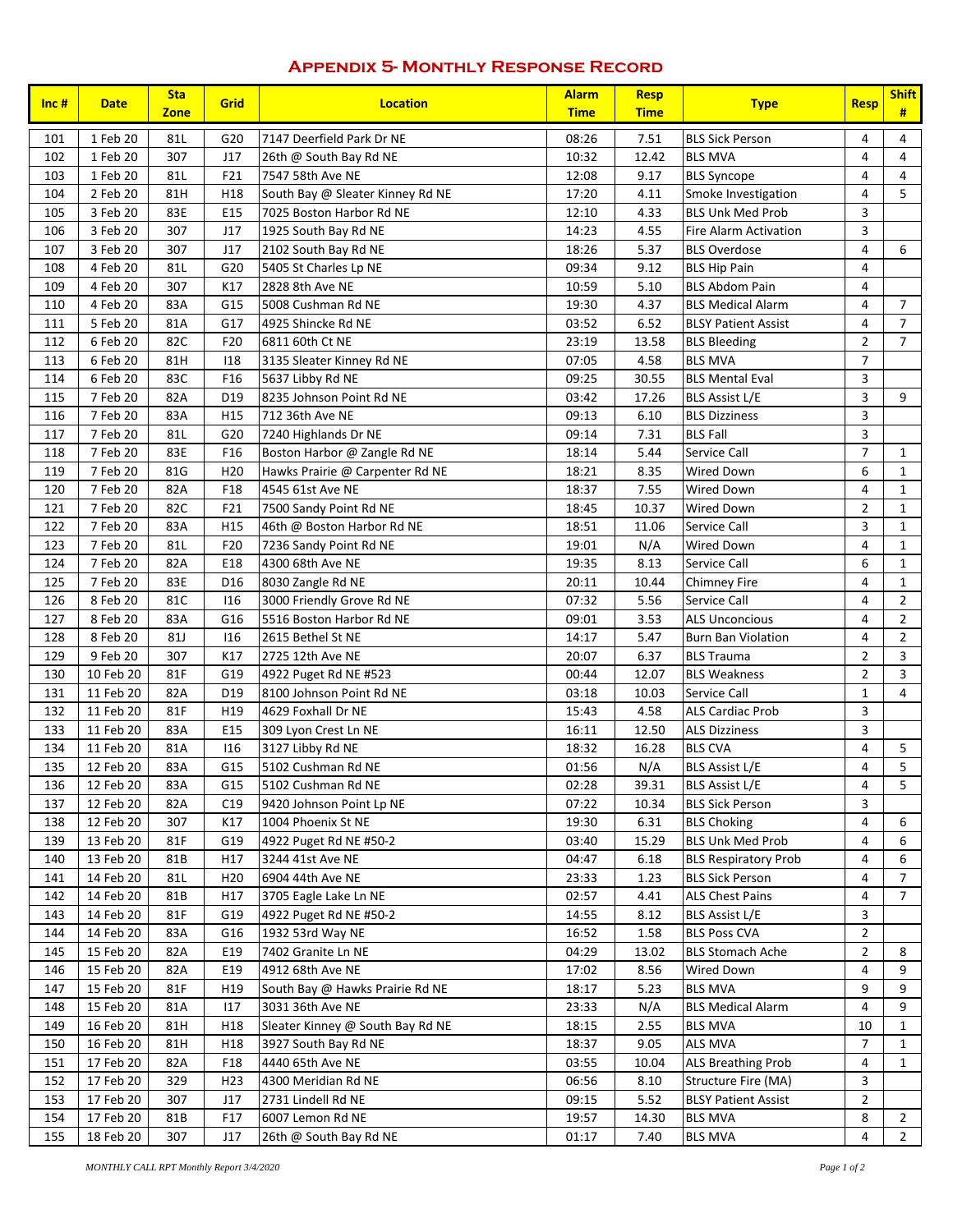### **Appendix 5- Monthly Response Record**

| $Inc$ # | <b>Date</b> | <b>Sta</b><br><b>Zone</b> | <b>Grid</b>     | <b>Location</b>                 | <b>Alarm</b><br><b>Time</b> | <b>Resp</b><br><b>Time</b> | <b>Type</b>                  | <b>Resp</b>             | <b>Shift</b><br># |
|---------|-------------|---------------------------|-----------------|---------------------------------|-----------------------------|----------------------------|------------------------------|-------------------------|-------------------|
| 156     | 18 Feb 20   | 81A                       | 117             | 3444 South Bay Rd NE            | 02:51                       | 3.50                       | <b>BLS MVA</b>               | 4                       | $\overline{2}$    |
| 157     | 18 Feb 20   | 81A                       | G17             | 4925 Shincke Rd NE              | 14:32                       | 3.43                       | <b>BLSY Fall</b>             | 3                       |                   |
| 158     | 18 Feb 20   | 81A                       | H18             | 3730 South Bay Rd NE            | 16:46                       | 14.44                      | <b>BLS Fall</b>              | $\overline{4}$          |                   |
| 159     | 19 Feb 20   | 83A                       | G16             | 5046 Boston Harbor Rd NE        | 16:03                       | 0.00                       | <b>Fire Alarm Activation</b> | $\overline{\mathbf{4}}$ |                   |
| 160     | 19 Feb 20   | 81B                       | H17             | 4541 Lemon Rd NE                | 16:13                       | 5.33                       | <b>BLS Weakness</b>          | 3                       |                   |
| 161     | 19 Feb 20   | 307                       | J17             | 1511 South Bay Rd NE            | 18:27                       | 6.01                       | <b>ALS Chest Pains</b>       | $\overline{\mathbf{4}}$ | 4                 |
| 162     | 19 Feb 20   | 82A                       | F18             | 6126 Swayne Rd NE               | 21:05                       | 7.19                       | ALS Rapid Heart Rate         | $\overline{\mathbf{4}}$ | $\overline{4}$    |
| 163     | 20 Feb 20   | 83G                       | D17             | 2726 84th Ct NE                 | 12:31                       | 9.51                       | <b>BLSY Patient Assist</b>   | 3                       |                   |
| 164     | 20 Feb 20   | 81G                       | H <sub>20</sub> | 3738 Carpenter Rd NE            | 12:11                       | 4.31                       | <b>Brush Fire</b>            | $\overline{4}$          |                   |
| 165     | 20 Feb 20   | 83G                       | C17             | 8825 Libby Rd NE                | 16:43                       | 8.07                       | <b>ALS Sick Person</b>       | 3                       |                   |
| 166     | 21 Feb 20   | 81L                       | G20             | 5204 Deerfield Park Ct NE       | 01:54                       | 8.34                       | <b>BLS Medical Alarm</b>     | $\overline{\mathbf{4}}$ | 5                 |
| 167     | 21 Feb 20   | 81A                       | 118             | 3610 South Bay Rd NE            | 04:05                       | 5.55                       | <b>BLS Fall</b>              | $\overline{\mathbf{4}}$ | 5                 |
| 168     | 21 Feb 20   | 82A                       | E18             | 4516 68th Ave NE                | 11:56                       | 7.37                       | <b>BLS Fall</b>              | 3                       |                   |
| 169     | 21 Feb 20   | 82A                       | D18             | 8419 Kerbaugh Rd NE             | 13:18                       | 9.17                       | <b>ALS Chest Pains</b>       | 3                       |                   |
| 170     | 21 Feb 20   | 81J                       | 116             | 2056 26th Ave NE                | 16:05                       | 4.47                       | <b>Fire Alarm Activation</b> | 4                       |                   |
| 171     | 21 Feb 20   | 83E                       | E15             | 312 73rd Ave NE                 | 20:18                       | 18.57                      | <b>BLS Suicide</b>           | $\overline{\mathbf{4}}$ | 6                 |
| 172     | 21 Feb 20   | 81A                       | 116             | 2729 Libby Rd NE                | 22:18                       | 7.11                       | <b>BLS Unk Med Prob</b>      | $\overline{\mathbf{4}}$ | $\,6\,$           |
| 173     | 22 Feb 20   | 81L                       | G20             | 7007 47th Ave NE                | 12:56                       | 7.08                       | <b>BLS Breathing Prob</b>    | 4                       | $\overline{7}$    |
| 174     | 22 Feb 20   | 82B                       | E20             | 6925 Marvin Rd NE               | 17:16                       | 12.22                      | <b>BLS DoA</b>               | 5                       | $\overline{7}$    |
| 175     | 23 Feb 20   | 83G                       | D <sub>16</sub> | 8530 Willow Dr NE               | 07:33                       | 10.10                      | Service Call                 | 4                       | 8                 |
| 176     | 23 Feb 20   | 307                       | J17             | 2010 Meixner St NE              | 10:31                       | 5.39                       | <b>ALS Chest Pains</b>       | 4                       | 8                 |
| 177     | 23 Feb 20   | 81G                       | H <sub>20</sub> | Carpenter @ Hawks Prairie Rd NE | 16:06                       | 8.56                       | Service Call                 | $\overline{\mathbf{4}}$ | 8                 |
| 178     | 23 Feb 20   | 82A                       | E18             | 4305 68th Ave NE                | 20:20                       | 10.54                      | <b>BLS Medical Alarm</b>     | 4                       | 8                 |
| 179     | 25 Feb 20   | 83A                       | G16             | 5547 Boston Harbor Rd NE        | 11:24                       | 3.12                       | <b>BLS Poss CVA</b>          | 3                       |                   |
| 180     | 25 Feb 20   | 82B                       | D <sub>20</sub> | 8200 Walnut Rd NE               | 22:08                       | 10.46                      | <b>BLS Unk Med Prob</b>      | 5                       | $\mathbf{1}$      |
| 181     | 26 Feb 20   | 307                       | J17             | 2731 Lindell Rd NE              | 11:57                       | 5.02                       | <b>BLS Foot Injury</b>       | 3                       |                   |
| 182     | 26 Feb 20   | O <sub>1</sub> D          | K15             | 413 Franklin St NE #A           | 12:58                       | 3.12                       | Structure Fire (MA)          | 3                       |                   |
| 183     | 26 Feb 20   | 307                       | J17             | 2429 South Bay Rd NE            | 15:58                       | 3.24                       | <b>BLS Sick Person</b>       | $\overline{\mathbf{4}}$ |                   |
| 184     | 26 Feb 20   | 81F                       | H19             | Hawks Prairie @ Foxhall Dr NE   | 17:51                       | 3.37                       | <b>BLS Sick Person</b>       | 3                       |                   |
| 185     | 27 Feb 20   | 81E                       | 120             | 3121 Bonanza Ct NE              | 08:17                       | 8.02                       | <b>BLS Unk Med Prob</b>      | 3                       |                   |
| 186     | 27 Feb 20   | 81E                       | 120             | 3121 Bonanza Ct NE              | 09:17                       | 7.26                       | <b>BLS Fall</b>              | $\overline{4}$          |                   |
| 187     | 27 Feb 20   | 83A                       | H <sub>16</sub> | 4315 Canter Ln NE               | 17:42                       | 4.52                       | <b>BLS Fall</b>              | $\overline{4}$          |                   |
| 188     | 27 Feb 20   | 81A                       | J17             | 2429 South Bay Rd NE            | 18:07                       | 5.00                       | <b>BLS Sick Person</b>       | 4                       | 3                 |
| 189     | 28 Feb 20   | 83A                       | 115             | 3545 Boston Harbor Rd NE        | 05:53                       | 7.54                       | <b>ALS Cardiac Prob</b>      | 6                       | $\overline{3}$    |
| 190     | 28 Feb 20   | 83E                       | D15             | 540 75th Way NE                 | 07:21                       | 7.33                       | <b>BLS Fall</b>              | 4                       |                   |
| 191     | 28 Feb 20   | 307                       | K17             | 3104 10th Ave NE                | 12:12                       | 5.23                       | <b>ALS Seizure</b>           | 3                       |                   |
| 192     | 29 Feb 20   | 83A                       | G15             | 4806 Cushman Rd NE #160         | 00:58                       | 7.11                       | <b>ALS Chest Pains</b>       | $\overline{\mathbf{4}}$ | 4                 |
| 193     | 29 Feb 20   | 81L                       | G20             | 7221 47th Ave NE                | 10:14                       | 6.10                       | <b>BLS Illness</b>           | 4                       | 5                 |
| 194     | 29 Feb 20   | 81L                       | G20             | 7007 47th Ave NE                | 21:07                       | 6.24                       | <b>BLS Breathing Prob</b>    | $\overline{\mathbf{4}}$ | 5                 |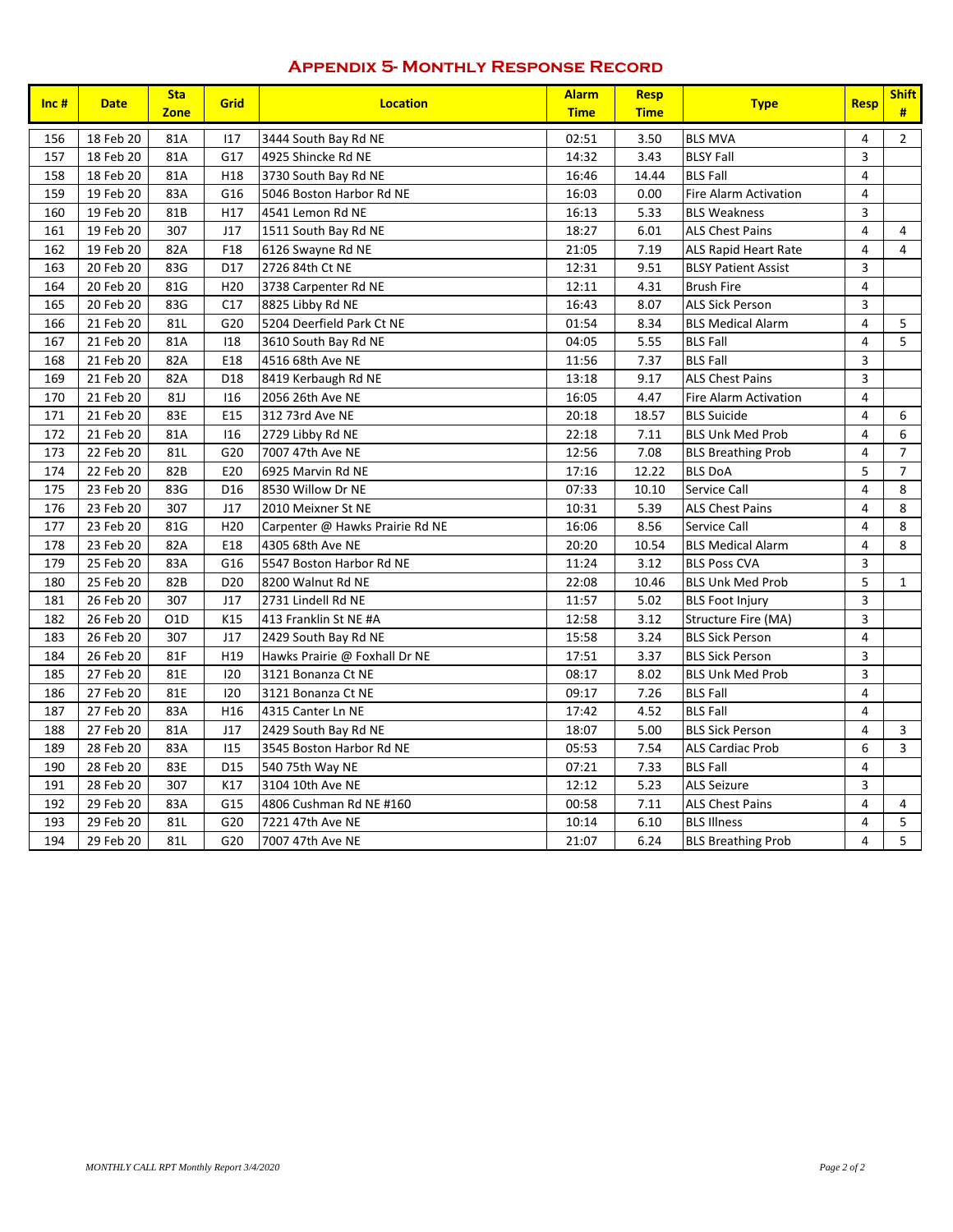## **APPENDIX 6 MONTHLY REPORT Appendix 6 Monthly Report**

| <b>NAME</b>         | <b>RANK/DATE</b> | <b>SHIFT/STATUS</b>      | <b>NAME</b>          | <b>RANK/DATE</b> | Ξ<br>IFT/STATUS | <b>NAME</b>          | <b>RANK/DATE</b> | <b>SHIFT/STATUS</b>      |
|---------------------|------------------|--------------------------|----------------------|------------------|-----------------|----------------------|------------------|--------------------------|
| Armstrong, Walker   | 9SP              |                          | Gill, Patricia Ann   | Receptionist     |                 | Perry, Andrew        | EMT              |                          |
| Bain, Tyler         | FF/EMT           | Z                        | Gormley, Robert      | Lieutenant       | ဖ               | Petersen, Lisa Amber | 곢                | 6                        |
| Beck, Jem           | Recruit          | $\omega$                 | Harn, Jakob          | 꾺                | $\infty$        | Poole, James         | FF/AO            | ↘                        |
| Benson, Marikka     | EMT              | ω                        | Hayes, Dale          | FF/EMT/AO        | ဖ               | Powell, Shelby       | 끆                | $\overline{\phantom{0}}$ |
| Bigelow, Debra W    | Receptionist     |                          | Henson, Ronald C     | Receptionist     |                 | Prine, Don           | 9SP              |                          |
| Bonser, William A   | EMT/FF/AO        | Z                        | lyall, Garrett       | Recruit          |                 | Robinette, Les       | BC               | 481                      |
| Bourque, Mitch      | 꾺                | 4                        | lohnson, Jacob       | EMT              | 2               | Roebuck, Tara A      | EMT              | L                        |
| Brandt, Robert      | 끆                | UП                       | Kraft, Bethany H     | FF/EMT           | σ               | Rollman, Wyatt       | 끆                | ω                        |
| Bushaw, Bladden M   | FF/EMT           | C                        | Kramer, Gavin        | 곢                | ∞               | Sachet, James        | EMT              | UП                       |
| Carlton, Susan E    | Receptionist     |                          | Kubia, Cody          | Recruit          |                 | Sheller, Elliot      | FF/EMT           | 4                        |
| Caron, Judy G       | Receptionist     |                          | Lacy, Ben            | FF/EMT/AO        |                 | Sherman, Jauni       | Recruit          |                          |
| Chapman, Cody R     | 끆                | Z                        | LaDue, Chris         | <b>BC</b>        | N<br>86         | Sinclair, Sharon     | Receptionist     |                          |
| Chase, Solana       | Recruit          |                          | Lara, Leroy          | 괶                | თ               | Skorna, Zach         | leutenant.       |                          |
| Clem, Christopher E | dSO              |                          | <u>Lee, Mich</u> ael | 끆                | თ               | Stenerson, lan       | FF/AO            | $\omega$                 |
| Clemens, Jonathan   | <b>EMSO</b>      |                          | Leyva, Jennifer      | FF/EMT           | ┙               | Stewart, Christopher | FF/AO            | UП                       |
| Cochran, Ann        | Receptionist     |                          | Leyva, Travis        | EMT              | თ               | Sullivan, Amber      | FF/EMT           | UП                       |
| Conklin, Amber      | 2/15/2020        | Resigned                 | Lindwall, Desiree    | EMT              |                 | Thies, Kyle          | Recruit          |                          |
| Dicke, Ben          | FF/AO            | $\infty$                 | Liukkonen, David     | FF/AO            | Φ<br>88         | Thomas, Drew         | Recruit          |                          |
| Dixon, Robert       | Recruit          |                          | ongmire, Damian      | <b>BC</b>        | υп<br>89        | Timmis, David        | EMT              | 4                        |
| Dodge, David        | _ieutenant       | $\overline{4}$           | Lukens, Thea         | EMT              | $\infty$        | Toth, Terry          | FF/EMT           | $\infty$                 |
| Ermshar, Cassidy    | FF/EMT/AO        | $\omega$                 | Matunan, Claudette   | Recruit          |                 | Valdez, Christian    | Recruit          |                          |
| Estrada, Diana      | FF/EMT           | $\overline{\phantom{0}}$ | McCann, Dustin       | FF/AO            | 4               | VanKirk, Nick        | FF/EMT           | UП                       |
| Fakkema, Ryan J     | FF/EMT           | ω                        | McCosh, Devin        | FF/EMT           | 4               | Warfield, Tony       | 3/6/2020         | LoA                      |
| Fass, Bonnie        | Receptionist     |                          | McLeod, Stepher      | 1/13/2020        | Resigned        | Williams, Tom        | FF/AO            | Z                        |
| Fletcher, Leslie    | Receptionist     |                          | Medina, Zachary      | EMT              |                 | Wilson, Kaleb        | 1/16/2020        | Resigned                 |
| Flynn, Angelina     | EMT              | 6                        | Meyers, Raymond      | Recruit          |                 | Youngs, John         | FF/EMT           | 6                        |
| Freed, Richard      | 곢                | 6                        | Milligan, Nicholas   | 끆                |                 | Zimmerman, Jacob     | 끆                |                          |
| Frost, Shane        | FF/AO            | 4                        | Mize, Art            | Chaplain         |                 | Zolman, Reagan       | EMT              | $\overline{ }$           |
| Gagnon, Christopher | Recruit          |                          | Neal, Brandon        | EMT              |                 | Zopolis, James P     | Receptionist     |                          |
| Gettle, Eric James  | FF/EMT           | ┙                        | Nicolas<br>May       | Recruit          |                 | Zvirzdys, Joshua     | FF/EMT           | ↘                        |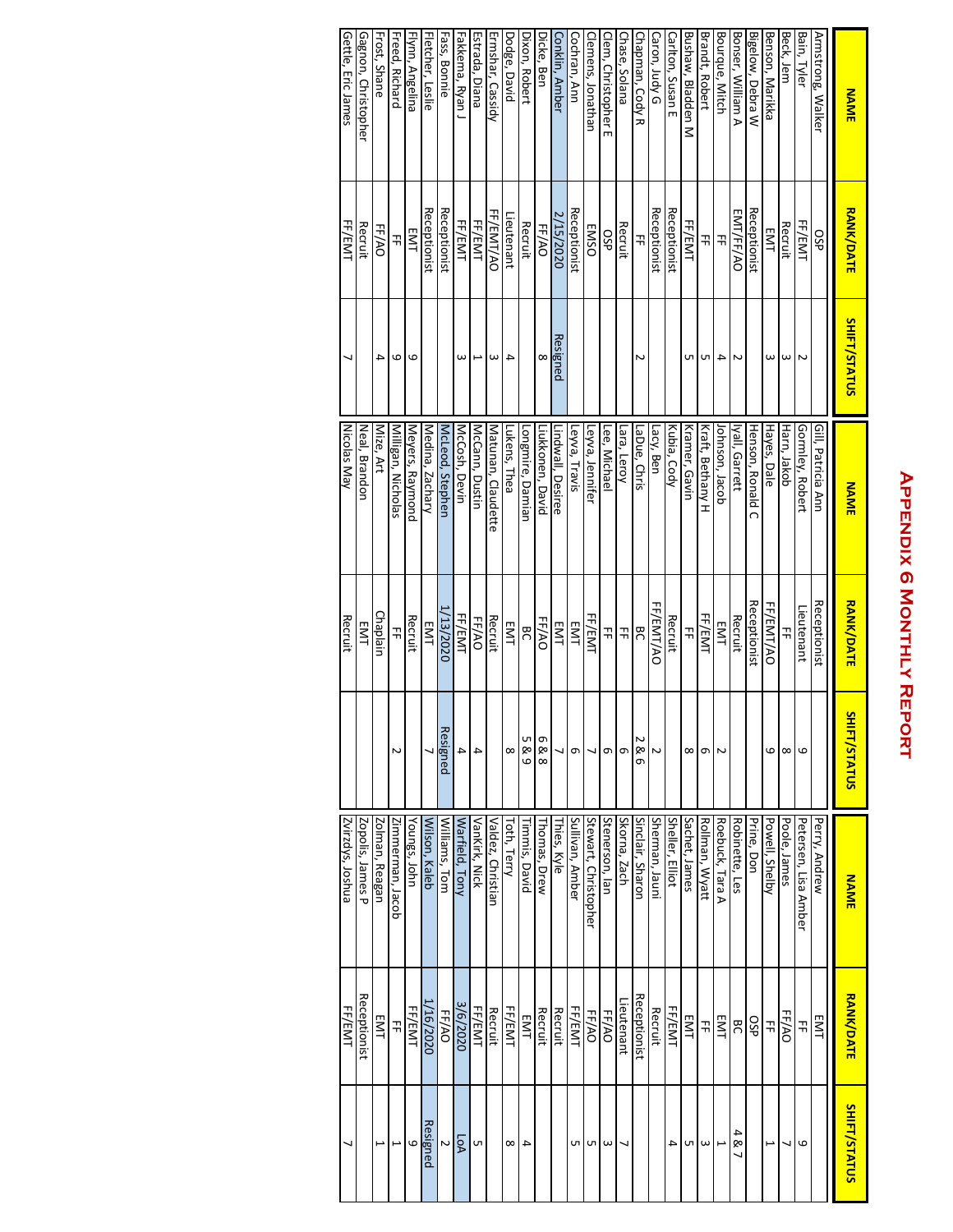

# APPENDIX 7 - 2020 BUDGET VS ACTUAL, CASH BALANCE **Appendix 7 - 2020 Budget vs Actual, Cash Balance**